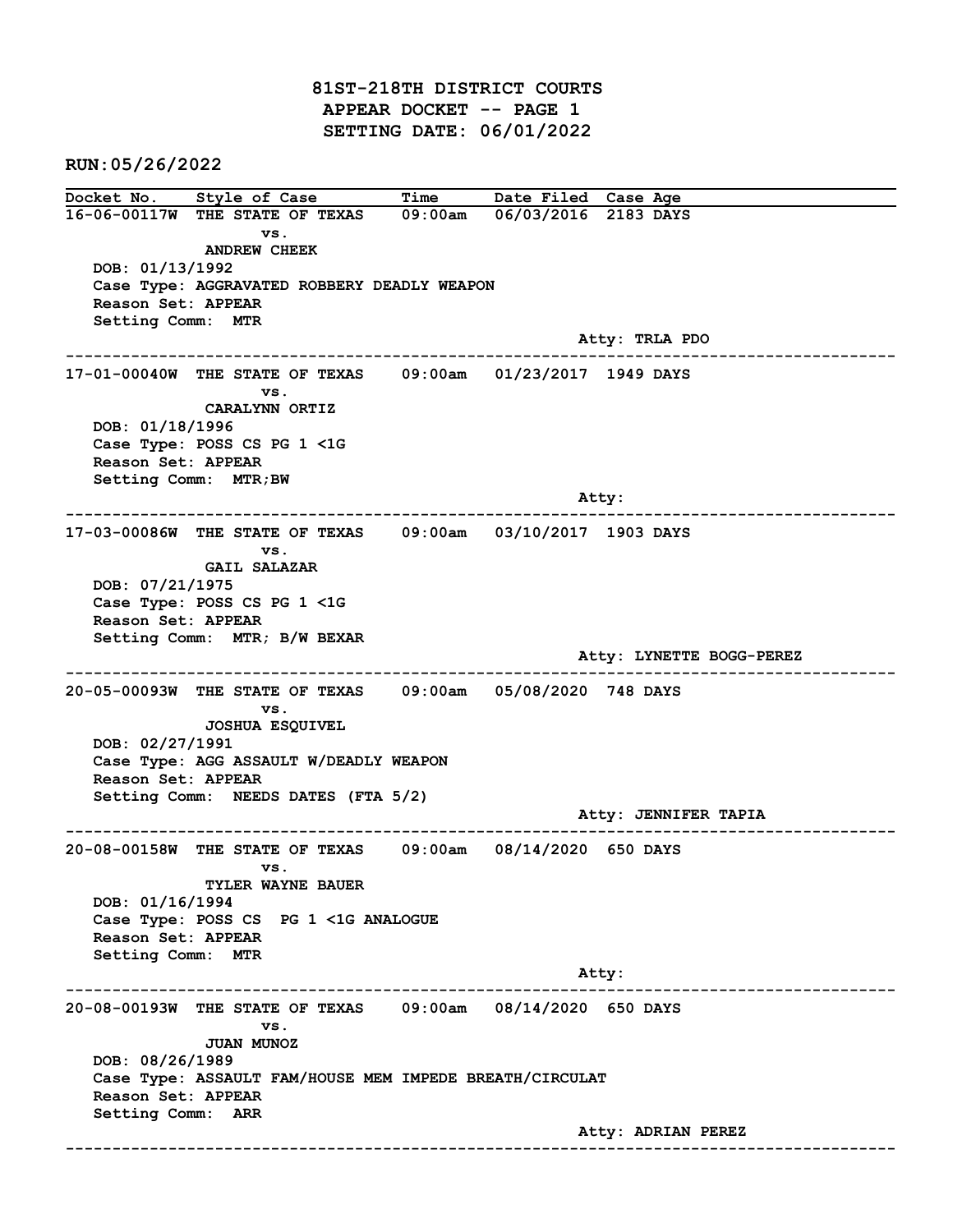81ST-218TH DISTRICT COURTS APPEAR DOCKET -- PAGE 2 SETTING DATE: 06/01/2022

RUN:05/26/2022

Docket No. Style of Case Time Date Filed Case Age 21-04-00078W THE STATE OF TEXAS 09:00am 04/16/2021 405 DAYS vs. REYNALDO MEJIA DOB: 09/05/1984 Case Type: BURGLARY OF BUILDING Reason Set: APPEAR Setting Comm: ARR; B/W KENDALL CTY and the control of the control of the control of the control of the control of the control of the control of the control of the control of the control of the control of the control of the control of the control of the cont ------------------------------------------------------------------------------------------------------------------------ 21-05-00105W THE STATE OF TEXAS 09:00am 05/14/2021 377 DAYS vs. TRAVIS DARBY DOB: 07/24/1986 Case Type: POSS CS PG 1 >=1G<4G Reason Set: APPEAR Setting Comm: MTR Atty: TRLA PDO ------------------------------------------------------------------------------------------------------------------------ 21-06-00121W THE STATE OF TEXAS 09:00am 06/11/2021 349 DAYS vs. FREDDIE ORTIZ II DOB: 02/17/1986 Case Type: FRAUD USE/POSS IDENT INFO # ITEMS 10<50 ELDER Reason Set: APPEAR Setting Comm: MTN TO REVOKE BOND Atty: TRLA PDO ------------------------------------------------------------------------------------------------------------------------ 21-12-00270W THE STATE OF TEXAS 09:00am 12/03/2021 174 DAYS vs. SAMANTHA N. MENDEZ DOB: 01/06/1988 Case Type: MAN DEL CS PG 1 >=1G<4G Reason Set: APPEAR Setting Comm: BOND HEARING, PT 6/27, JDC 7/12, JT 8/8 Atty: TRLA PDO ------------------------------------------------------------------------------------------------------------------------ 21-12-00271W THE STATE OF TEXAS 09:00am 12/03/2021 174 DAYS vs. SAMANTHA N. MENDEZ DOB: 01/06/1988 Case Type: MAN DEL CS PG 1 >=1G<4G Reason Set: APPEAR Setting Comm: BOND HEARING, PT 6/27, JDC 7/12, JT 8/8 Atty: TRLA PDO ------------------------------------------------------------------------------------------------------------------------ 22-01-00029W THE STATE OF TEXAS 09:00am 01/19/2022 127 DAYS vs. SAMANTHA N. MENDEZ DOB: 01/06/1988 Case Type: MAN DEL CS PG 1 >=4G<200G Reason Set: APPEAR Setting Comm: BOND HEARING, PT 6/27, JDC 7/12, JT 8/8 Atty: TRLA PDO ------------------------------------------------------------------------------------------------------------------------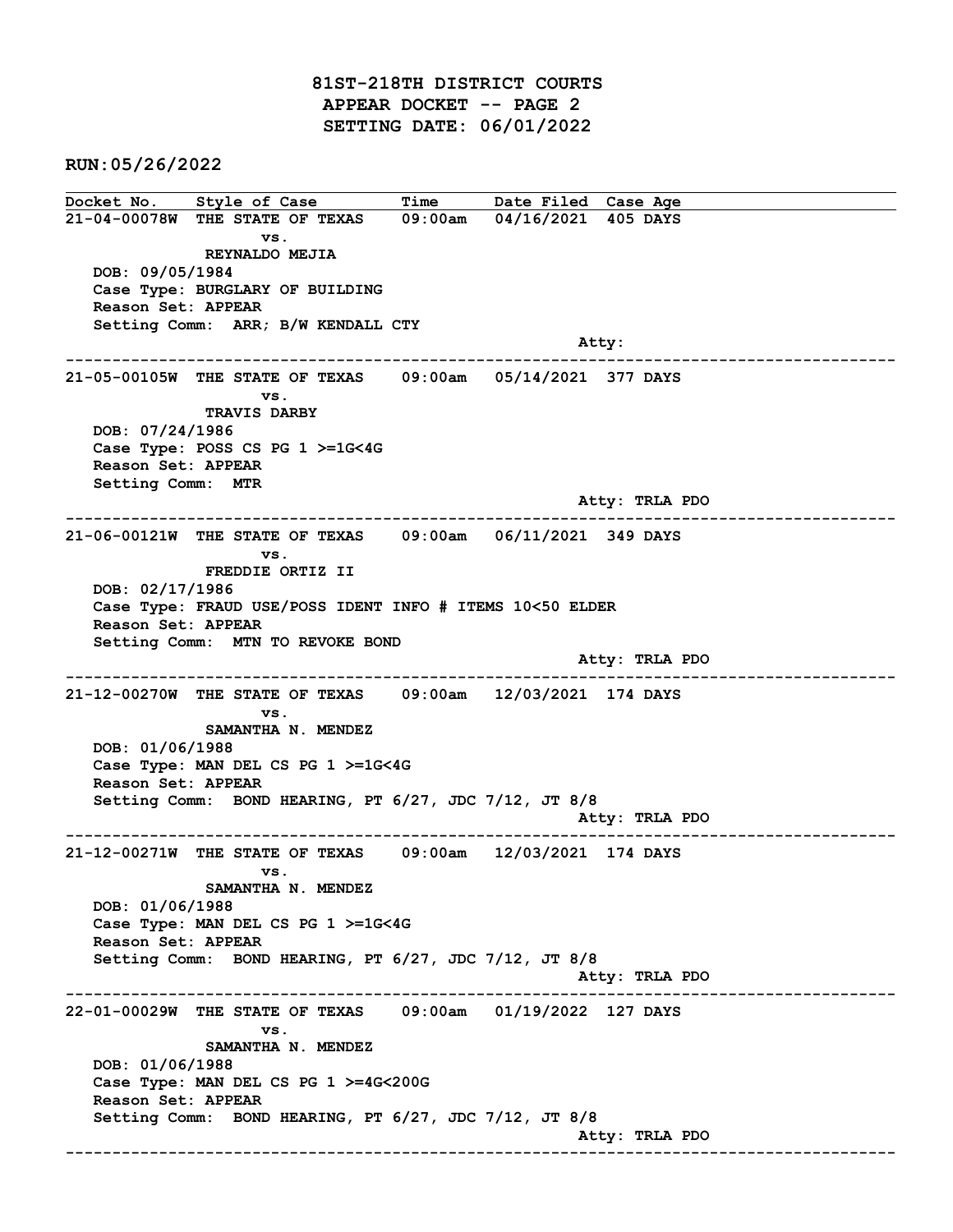81ST-218TH DISTRICT COURTS APPEAR DOCKET -- PAGE 3 SETTING DATE: 06/01/2022

RUN:05/26/2022

Docket No. Style of Case Time Date Filed Case Age 22-01-00031W THE STATE OF TEXAS 09:00am 01/19/2022 127 DAYS vs. JACOB WAYNE PEEK DOB: 08/12/1979 Case Type: AGG SEXUAL ASSAULT CHILD Reason Set: APPEAR Setting Comm: TRACK INDICTMENT Atty: PRO SE - JACOB WAYNE PEEK ------------------------------------------------------------------------------------------------------------------------ 22-05-00084W THE STATE OF TEXAS 09:00am 05/13/2022 13 DAYS vs. ADAM ALFARO DOB: 05/22/1973 Case Type: POSS CS PG 1 >=4G<200G Reason Set: APPEAR Setting Comm: ARR Atty: TRLA PDO ------------------------------------------------------------------------------------------------------------------------ 22-05-00087W THE STATE OF TEXAS 09:00am 05/13/2022 13 DAYS vs. RUDOLFO ALFARO DOB: 03/24/1981 Case Type: MAN DEL CS PG 1 >=4G<200G Reason Set: APPEAR Setting Comm: ARR and the control of the control of the control of the control of the control of the control of the control of the control of the control of the control of the control of the control of the control of the control of the cont ------------------------------------------------------------------------------------------------------------------------ 22-05-00093W THE STATE OF TEXAS 09:00am 05/13/2022 13 DAYS vs. LAURA N. CHANDLER DOB: 05/05/1994 Case Type: POSS CS PG 1 <1G Reason Set: APPEAR Setting Comm: ARR Atty: ------------------------------------------------------------------------------------------------------------------------ 22-05-00096W THE STATE OF TEXAS 09:00am 05/13/2022 13 DAYS vs. NIKI MARIE DIAZ DOB: 08/10/1985 Case Type: MAN DEL CS PG 1 >=4G<200G Reason Set: APPEAR Setting Comm: ARR Atty: TRLA PDO ------------------------------------------------------------------------------------------------------------------------ 22-05-00097W THE STATE OF TEXAS 09:00am 05/13/2022 13 DAYS vs. TAMMY LEE GARRETSON DOB: 10/18/1975 Case Type: POSS CS PG 1 <1G Reason Set: APPEAR Setting Comm: ARR and the control of the control of the control of the control of the control of the control of the control of the control of the control of the control of the control of the control of the control of the control of the cont ------------------------------------------------------------------------------------------------------------------------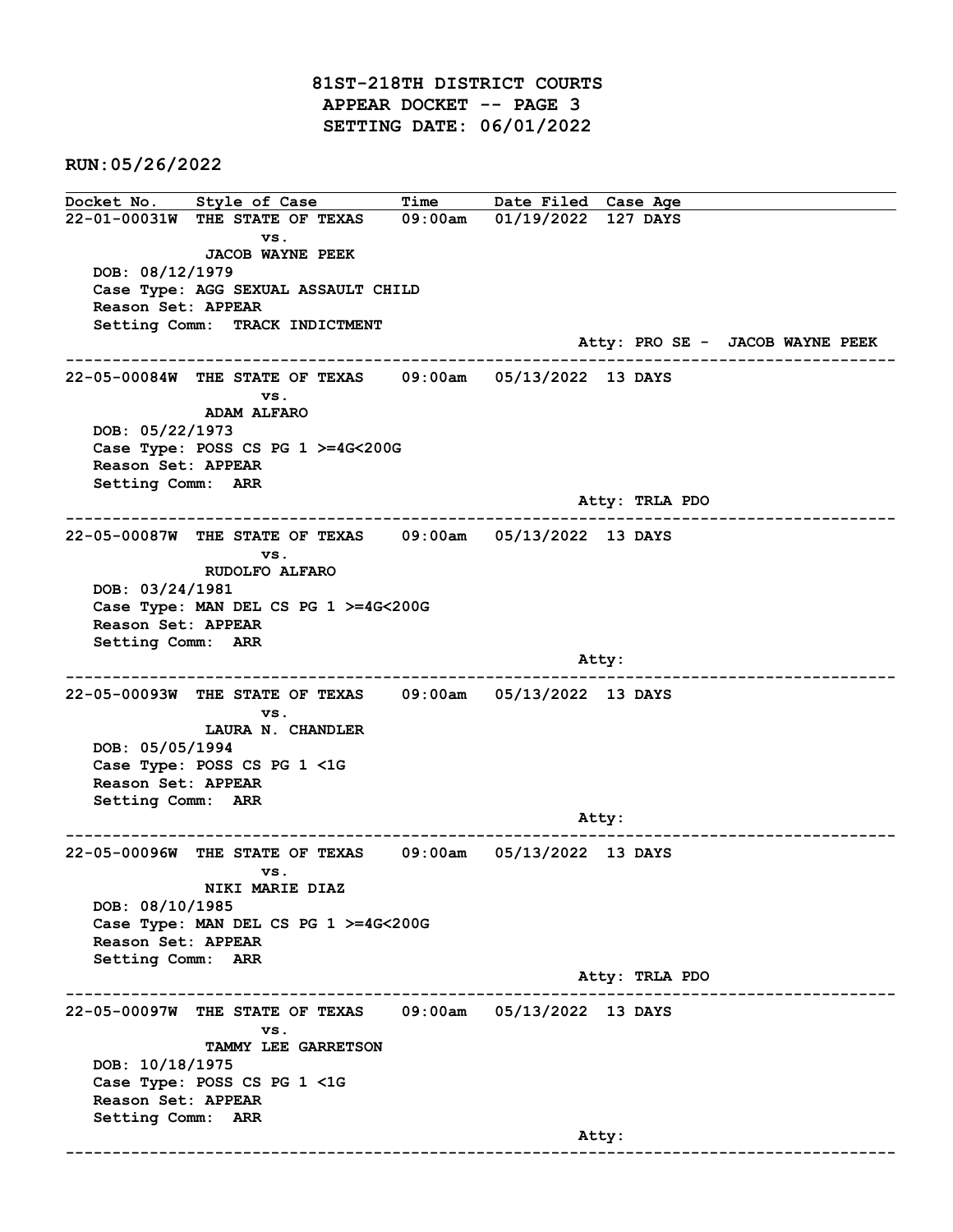81ST-218TH DISTRICT COURTS APPEAR DOCKET -- PAGE 4 SETTING DATE: 06/01/2022

RUN:05/26/2022

Docket No. Style of Case Time Date Filed Case Age 22-05-00098W THE STATE OF TEXAS 09:00am 05/13/2022 13 DAYS vs. ERIC ANTHONY GILBERT DOB: 04/15/1966 Case Type: MAN DEL CS PG 1 >=1G<4G Reason Set: APPEAR Setting Comm: ARR and the control of the control of the control of the control of the control of the control of the control of the control of the control of the control of the control of the control of the control of the control of the cont ------------------------------------------------------------------------------------------------------------------------ 22-05-00103W THE STATE OF TEXAS 09:00am 05/13/2022 13 DAYS vs. DAVID R. MARROQUIN DOB: 03/15/1992 Case Type: MAN DEL CS PG 1 >=4G<200G Reason Set: APPEAR Setting Comm: ARR and the control of the control of the control of the control of the control of the control of the control of the control of the control of the control of the control of the control of the control of the control of the cont ------------------------------------------------------------------------------------------------------------------------ 22-05-00104W THE STATE OF TEXAS 09:00am 05/13/2022 13 DAYS vs. MARTIN D. MARTINEZ DOB: 10/26/1981 Case Type: MAN DEL CS PG 1 >=4G<200G Reason Set: APPEAR Setting Comm: ARR and the control of the control of the control of the control of the control of the control of the control of the control of the control of the control of the control of the control of the control of the control of the cont ------------------------------------------------------------------------------------------------------------------------ 22-05-00107W THE STATE OF TEXAS 09:00am 05/13/2022 13 DAYS vs. MATTHEW B. MORENO DOB: 02/08/1989 Case Type: UNAUTH USE OF MOTOR VEHICLE Reason Set: APPEAR Setting Comm: ARR Atty: ------------------------------------------------------------------------------------------------------------------------ 22-05-00108W THE STATE OF TEXAS 09:00am 05/13/2022 13 DAYS vs. BRIAN L. QUINTANILLA DOB: 12/19/1985 Case Type: CONTINUOUS VIOLENCE AGAINST THE FAMILY Reason Set: APPEAR Setting Comm: ARR Atty: TRLA PDO ------------------------------------------------------------------------------------------------------------------------ 22-05-00109W THE STATE OF TEXAS 09:00am 05/13/2022 13 DAYS vs. BRIEANA QUINTANILLA DOB: 07/10/1999 Case Type: POSS CS PG 1 <1G Reason Set: APPEAR Setting Comm: ARR Atty: TRLA PDO ------------------------------------------------------------------------------------------------------------------------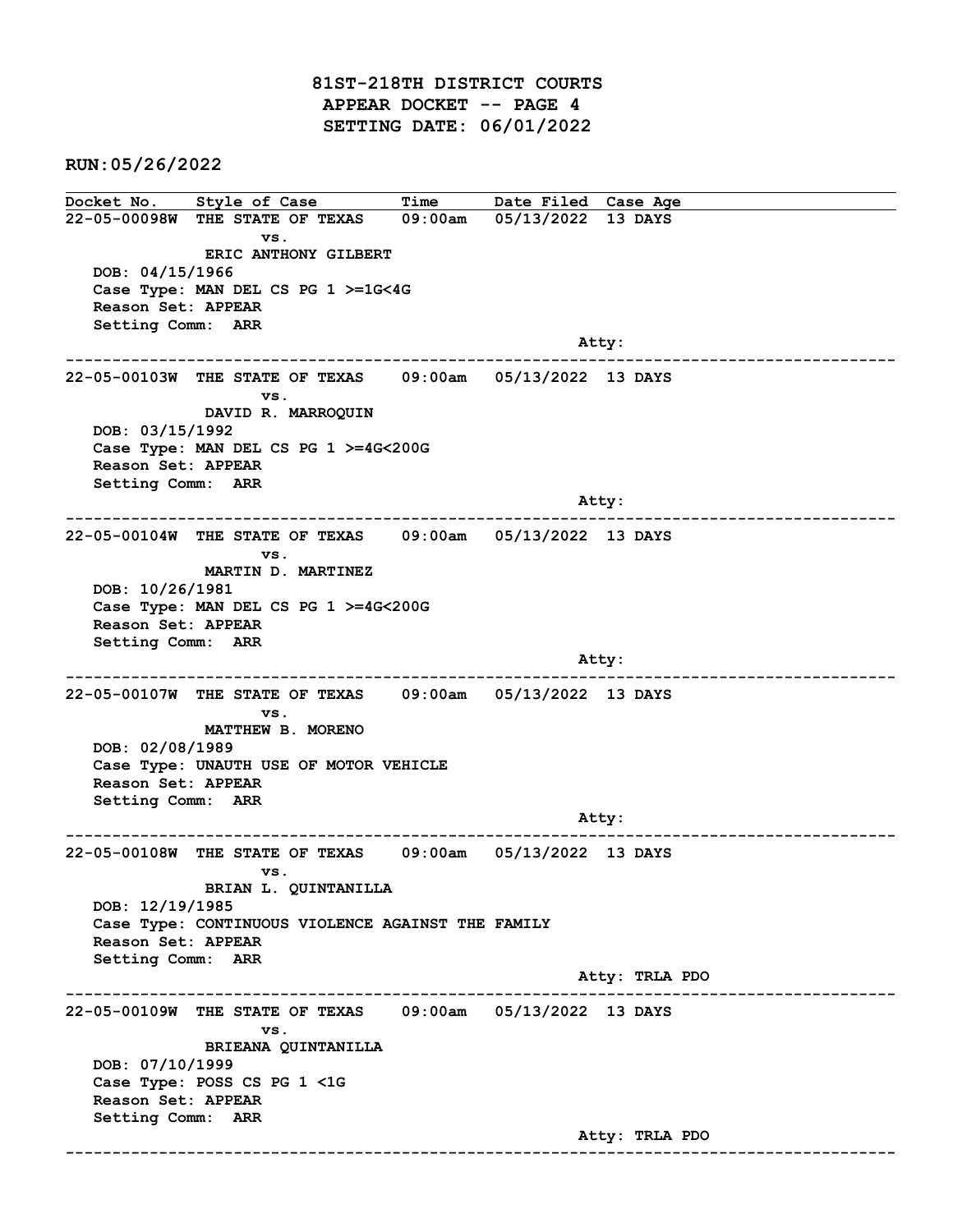81ST-218TH DISTRICT COURTS APPEAR DOCKET -- PAGE 5 SETTING DATE: 06/01/2022

RUN:05/26/2022

Docket No. Style of Case Time Date Filed Case Age 22-05-00110W THE STATE OF TEXAS 09:00am 05/13/2022 13 DAYS vs. MARK J. SALINAS DOB: 11/13/1980 Case Type: MAN DEL CS PG 1 >=1G<4G Reason Set: APPEAR Setting Comm: ARR and the control of the control of the control of the control of the control of the control of the control of the control of the control of the control of the control of the control of the control of the control of the cont ------------------------------------------------------------------------------------------------------------------------ 22-05-00113W THE STATE OF TEXAS 09:00am 05/13/2022 13 DAYS vs. HOWARD L. THOMAS DOB: 06/30/1953 Case Type: STALKING Reason Set: APPEAR Setting Comm: ARR and the control of the control of the control of the control of the control of the control of the control of the control of the control of the control of the control of the control of the control of the control of the cont ------------------------------------------------------------------------------------------------------------------------ 22-05-00116W THE STATE OF TEXAS 09:00am 05/13/2022 13 DAYS vs. SAMANTHA L. GEORGE DOB: 04/03/1990 Case Type: POSS CS PG 1 <1G Reason Set: APPEAR Setting Comm: ARR Atty: EDWARD H. ADAMS ------------------------------------------------------------------------------------------------------------------------ 22-05-00117W THE STATE OF TEXAS 09:00am 05/13/2022 13 DAYS vs. ALEJANDRO M. GONZALES DOB: 01/13/1995 Case Type: POSS CS PG 1 >=4G<200G Reason Set: APPEAR Setting Comm: ARR Atty: ------------------------------------------------------------------------------------------------------------------------ 22-05-00118W THE STATE OF TEXAS 09:00am 05/13/2022 13 DAYS vs. ALEC GRIER DOB: 08/26/1999 Case Type: POSS CS PG  $2 \ge 1$ G<4G Reason Set: APPEAR Setting Comm: ARR Atty: ------------------------------------------------------------------------------------------------------------------------ 22-05-00120W THE STATE OF TEXAS 09:00am 05/13/2022 13 DAYS vs. JACOB WAYNE PEEK DOB: 08/12/1979 Case Type: INDECENCY W/CHILD SEXUAL CONTACT Reason Set: APPEAR Setting Comm: ARR and the control of the control of the control of the control of the control of the control of the control of the control of the control of the control of the control of the control of the control of the control of the cont ------------------------------------------------------------------------------------------------------------------------